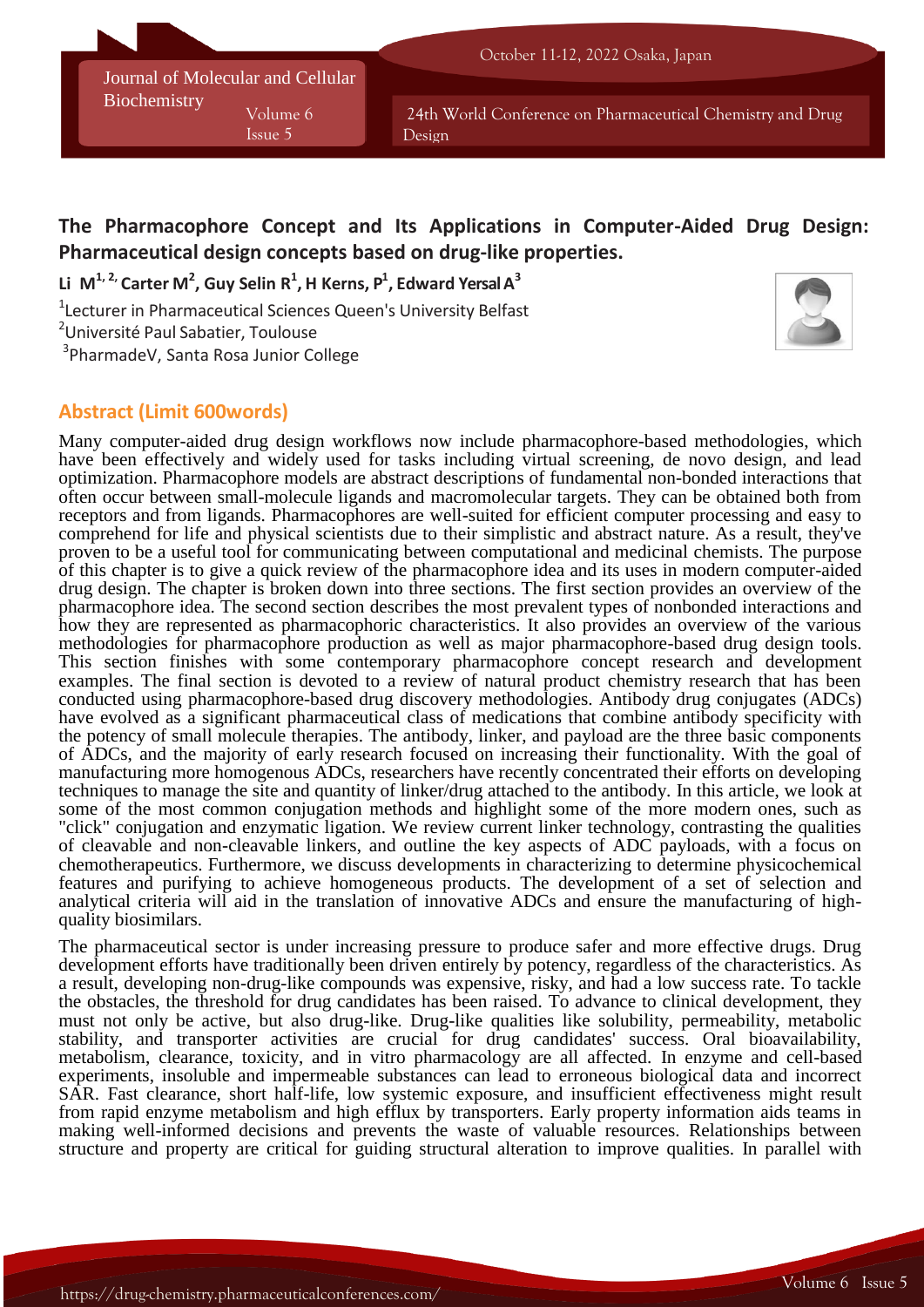

activity screening, high throughput ADME/TOX assays have been established and are now frequently employed to drive drug discovery programmes. The contemporary drug discovery paradigm has made property design an integral and inseparable aspect of it. The strategy has been demonstrated to be successful.

### **Biography (Limit 200words)**

Edward Yersal is a Senior Nurse Therapist and a researcher who has de-veloped a technique called Rebinding of the Body which helps people recover from hormones; growth factors learn self-help techniques and lead more productive lives. Her in- tersubjective ethnographic study has been published in a text called, "pharmaceutical chemistry and drug design, Connection and disconnections in pharmaceutical chemistry and drug design treatment". He has published several articles in child and family psychiatry including an extensive literature review called "The Health Impact". Presently, she has a small private practice and she works as a consultant for Cogenz and Thought Leadership and Innovation Foundation. She graduated from the University of Western Ontario with Doctor of Philoso- phy in Nursing in 2009. Her dissertation was "Seeking and Obtaining Help for pharmaceutical chemistry and drug design.

#### **Importance of Research (Limit 200words)**

When it comes to precision medicine, medicinal chemistry is confronting new problems. Medicinal chemists today have access to a number of sophisticated new tools, as well as upgrades to existing techniques, to aid in the process of drug development, from a hit molecule to a clinically utilised medicine. The idea of evaluating folding intermediates or a protein's catalytic mechanism as a target for discovering new hits has emerged as one of the new tools. Furthermore, machine learning is a new and useful method for medicinal chemists to uncover new hits. Other talents, ranging from a better grasp of the time development of biochemical processes to a better understanding of the biological meaning of data derived from genetic analysis, are on their way to improving patient care in the drug discovery area. In this regard, advances in understanding the metabolic pathways for a rising number of medications and linking them to the genetic traits of patients, as well as innovative techniques to the administration of drugs targeted to the central nervous system, represent significant developments in the field.

#### **About institute (Limit 200words)**

Santa Rosa Junior College (SRJC) is a public community college located in Santa Rosa, California, with a second campus in Petaluma and regional centres across Sonoma County. Santa Rosa Junior College was created with the intention of serving as a feeder institution for the University of California system (a "junior" version of nearby University of California, Berkeley, with the Bear Cub mascot modelled after Oski). The Sonoma County Community College District manages SRJC. The main campus of SRJC is 52 miles (84 kilometres) north of San Francisco, on a 100-acre (0.40 km2) campus with ivy-covered brick buildings in the heart of Santa Rosa, California. The site also features a Planetarium, the Robert F. Agrella Art Gallery, the Summer Repertory Theatre, and the Santa Rosa Junior College Museum, in addition to administration buildings, classroom facilities, and laboratories.